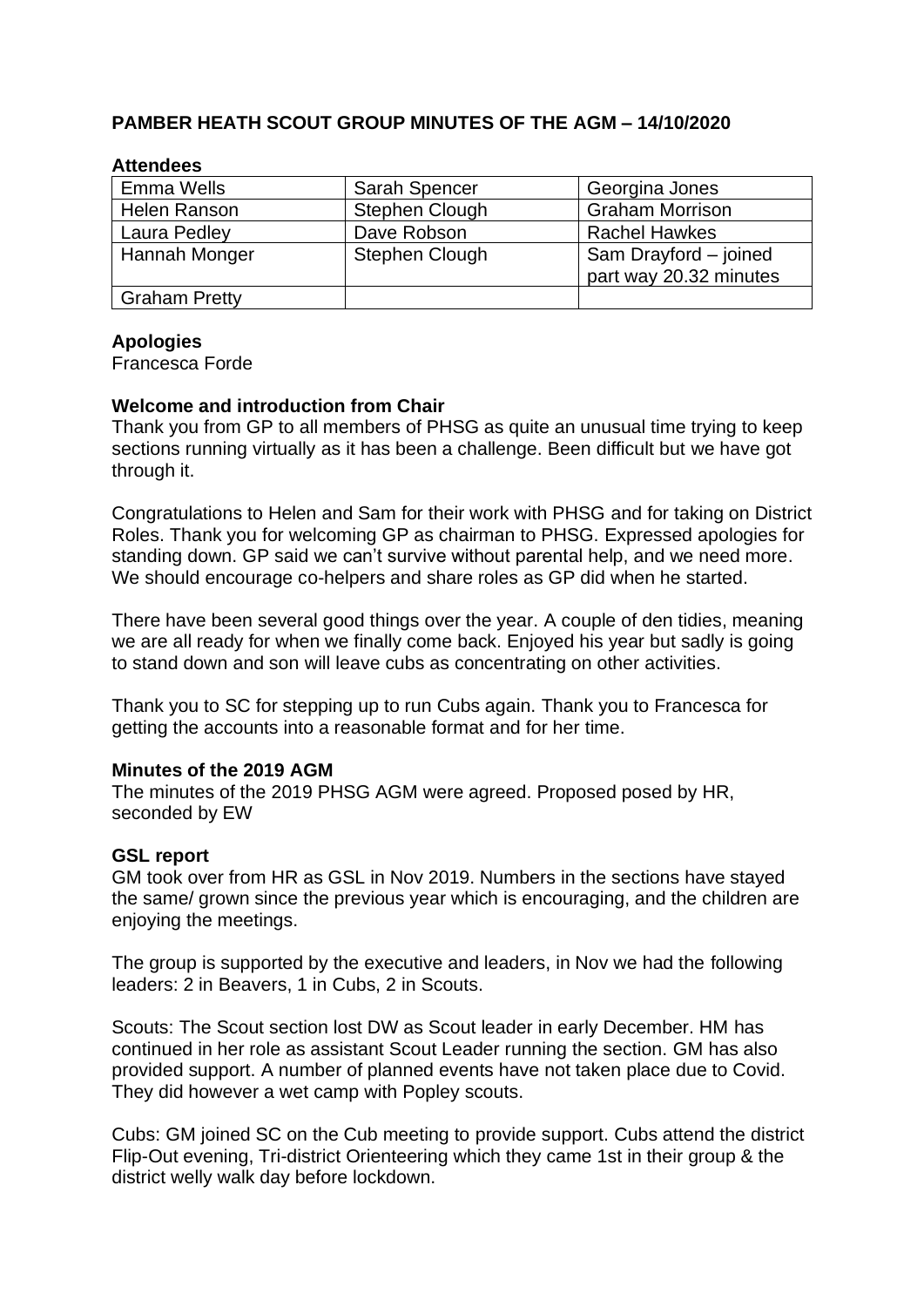Beavers: During the year they attended Space Camp and Poulton's Park.

Lockdown: Since lockdown started in April each section has had Zoom meetings setup and hosted by Helen.

Thanks to:

- All leaders & young leaders for their continued dedication to their volunteering roles.
- The Executive Committee under Graham Pretty for their leadership.
- 34SP.com for their support by providing free Web hosting services to the group.
- DW for his years of leadership at scouts.
- NH for providing cub support once a month.
- Special thanks to Helen for her leadership in the Zoom conferencing environment, setting up the section meetings and hosting them and for guiding/supporting me into my role.

# *Update in the last 6 months / looking forward - 2020-21*

- We received a grant from the government from "Small Business Grant Fund / Retail, Hospitality and Leisure Grant Fund" at the start of the Covid lockdown.
- June we were to be joined by the Hampshire Scout development team to support us in a recruitment drive at Silchester Fate and the following week at the Den but Covid put paid to that
- SF resigned as Beaver Leader at the end of the summer. GM thanked her for her years of leadership. Not losing her completely as she is still supporting EW in the transition and she had taken on Chair of the District.
- FF will not be standing for Treasurer this year. Thank you for the time she invested in helping out in this role getting the group out of the previous situation. We are now up to date with Gift Aid claims.
- HR has moved to the District team, supporting cub sections across the district, we've not lost here completely as she's still happy to help when she's available.
- Zoom meetings are not for everyone so we are not seeing as many in the meetings due to school pressure/I.T. technical reasons/availability. The Scout section quite often only had 2 members attending.
- Start of September, current status is that with an 'approved risk assessment' we can start to meet face to face with limited numbers and certain conditions.
- The Beaver & Cub sections are staying with Zoom till October 1/2 term to see what the situation is after schools have re-opened/potential 2nd wave.
- The Scout section is looking to start in October with a successful RA.
- The Beaver section welcomed several new faces this term and currently has 20 members, this was a larger number than normal as they were held waiting last term because of Covid and seeing how the colony went. Well done EW managing that introduction for so many. The waiting list now has 4 \* 5-year olds, 2 \* 4-year olds and 1 \* 3-year old.
- Scout leader training has been under the spotlight for the mandatory modules. GM confirmed all leaders are up to date.
- PHSG is short of adult leaders and executive members. A plea has been made to parents but no one has come forward.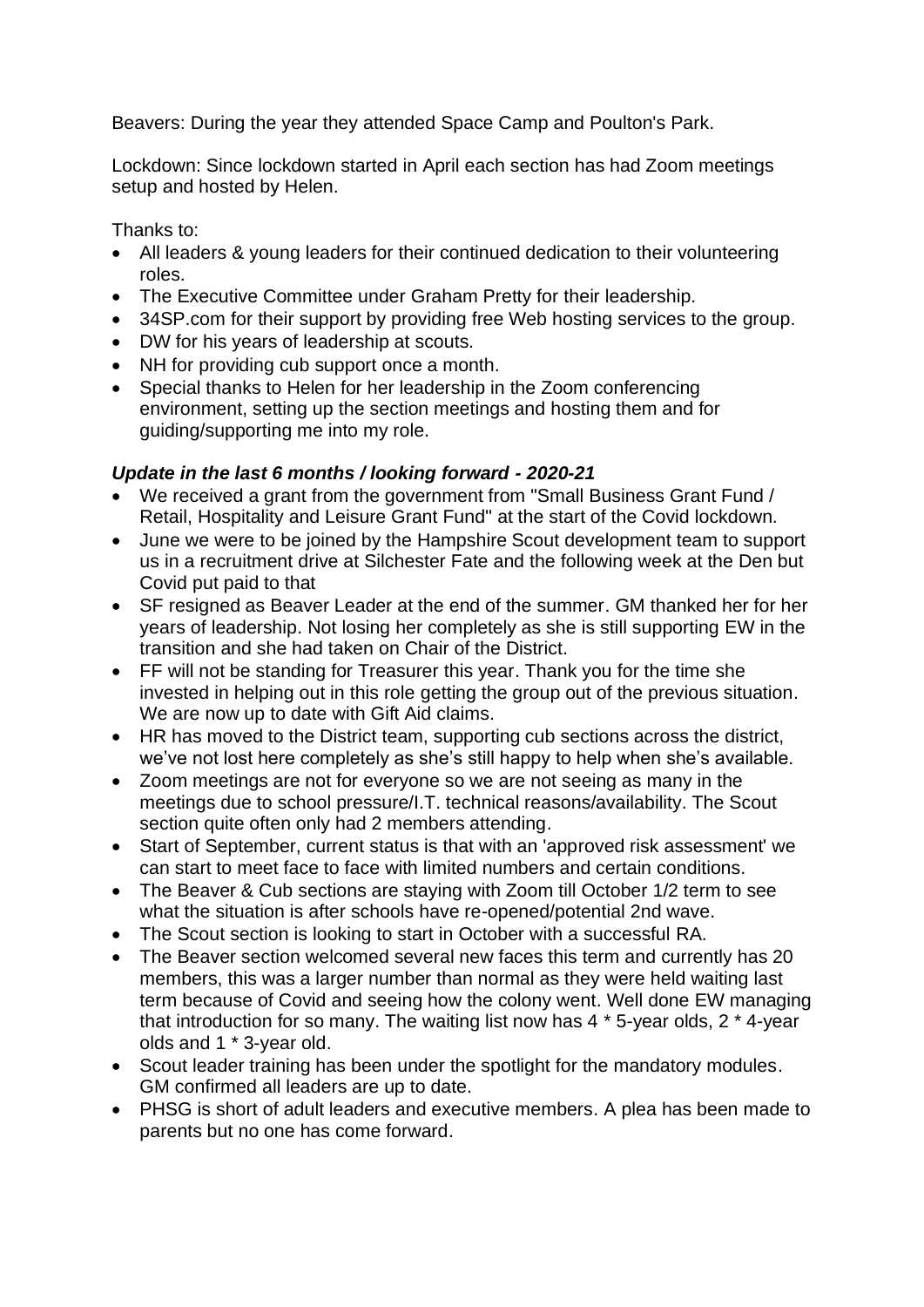# **Section overview**

# **Cubs**

SC updated that:

- Eleven Cubs started last year (September 2019) and we restarted this term with eleven although there were losses and gains to both Leaders and Cubs throughout the period.
- Our Cubs participated in the Basingstoke District orienteering competition and won the out of area trophy. (This year, due to restrictions, it shall not be a competitive course so we shall retain the trophy!)
- Some Cubs were able to attend a night of trampolining.
- Pamber organised and hosted a District hike from Silchester via our den and on into Tadley.
- We saw 2019 off with a Christmas movie night, in a tent, outside with popcorn.
- Currently pack nights are in par with the other packs in the District online only.
- Thanks go to the following leaders who have provided additional support during the year: Sam Dray-Ford (Tiger), Nick Hicks (Baloo), Helen Ranson, Graham Morrison
- I would also like to acknowledge Aaron Clough for receiving the Silver Chief Scouts Award.

# **Beavers**

EW said despite everything the highlight of the year was the Swedish logs session run over Zoom. All beavers loved it i.e. one commented: 'I will never forget this, I will remember for the rest of my life!'

# **Scouts**

HM – strange year for the scouts. HM just started and Darryl took a sabbatical. Worked through a number of badges electrical, artists badge etc. Managed an incredibly wet winter camp. Scouts were brilliant. No complaints. Take up of Zoom meetings well received. Two that joined in enjoyed what we did.

## **Helen Ranson additional comments:**

Congratulated the leaders for their spirit during Covid. Great to see scouts working through badges with their families. Sharing experiences – highs and lows. What Helen would like to highlight is how proud she is of the team. The teamwork, sharing programmes, use each other's resources. i.e. HM supporting Beavers programme etc. Network of support is growing but still there to support PHSG. Very proud of group and happy to help and support in future.

# **Georgina Jones additional comments**

Echo what a lot of people have said. Thank you for time and effort you all put in. Way ahead of other groups for getting mandatory training done. Well done to Beavers for their programme and work put in. Swedish log highlight of Josh's life. Thanks to GM for stepping in coming from Baughurst & taking a 2<sup>nd</sup> role, Helen for doing it for so long and hanging on in. Thank you to Helen and Sam for joining District level.

## **Annual Statement of accounts**

Please see accounts for full details. Proposed HR, Seconded EW

• Income £ 6245.58